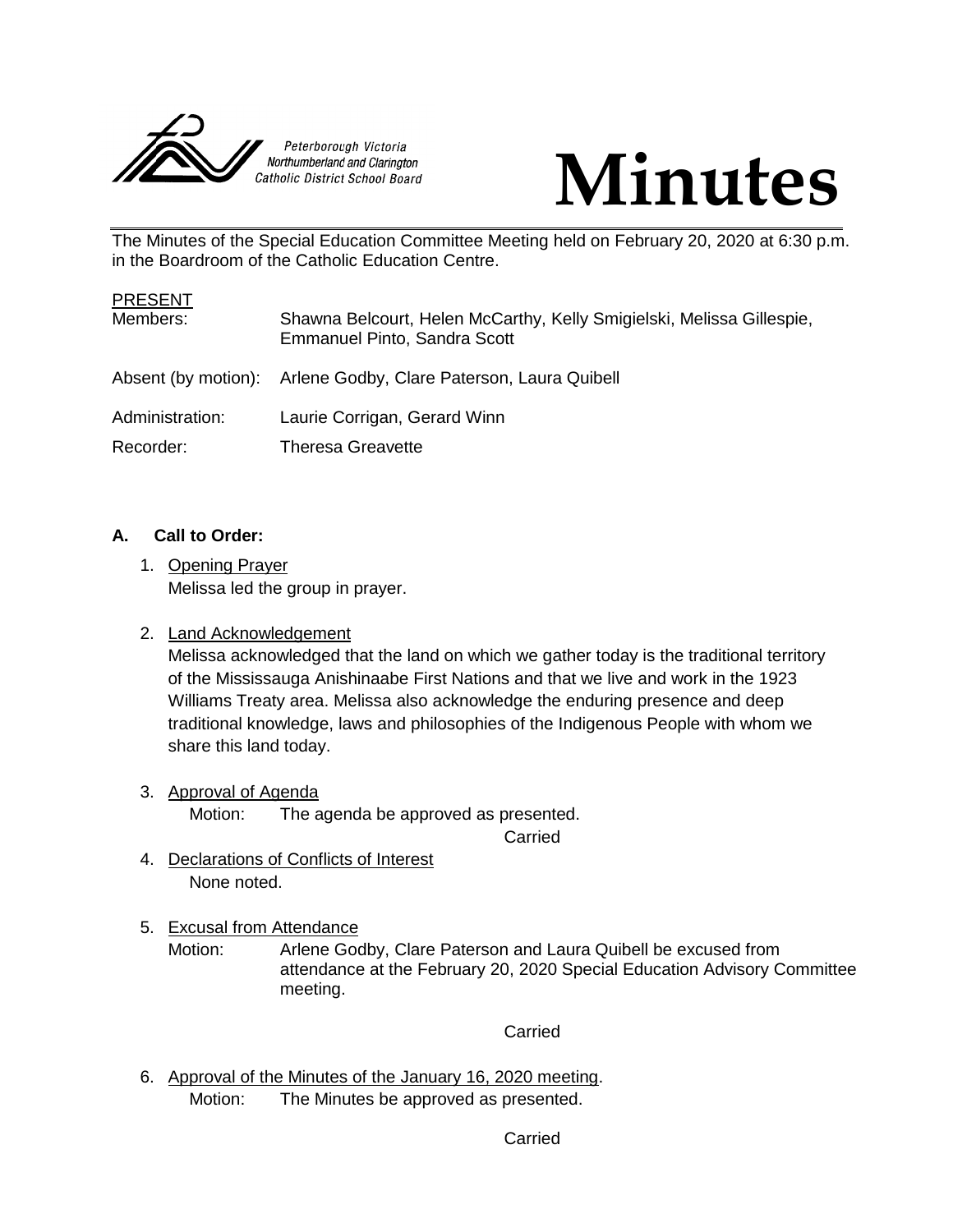7. Business Arising from the Minutes None noted.

## **B. Recommended Actions/Presentations**:

- 1. Remarks: Vice-Chairperson (Melissa) Melissa led the meeting in Arlene's absence.
- 2. Remarks: Superintendent of Learning/Special Education Laurie provided an update regarding labour action and asked the committee members to continue to monitor the board website for the most up to date information. Minister's Advisory Council on Special Education (MACSE) sent a request, which Laurie responded to regarding the strengths/successful practices, as well as challenges that we have in the area of special education.

In addition to the recommendations of the OA Panel, and the provision of information to the Minister's Council, Bill 160, a private members bill regarding the use of seclusion rooms and restraint has had first reading in the legislature.

Laurie provided an update regarding Special Education Services staffing, which had been reduced the previous spring, but was pleased to report that these positions were being increased and a number of positions were being restored.

Three potential options for the 10th SEAC meeting were put to the committee for consideration, members were asked to vote via the Google survey:

- Bocce Ball Tournament in Selwyn on March 27;
- Craig Keilburger guest speaking for Catholic Parent Engagement Committee on May 20 at Holy Trinity;
- Cradle for Special Olympics Dates and Availability to be Determined.
- 3. Update from Trustees:

Helen shared the OCSTA recommendations to the Ministry of Education regarding Special Education and Students with Autism Spectrum Disorder submitted (January 31, 2020):

- That the Ministry of Education establish a Special Education Working group, including OCSTA, with a stakeholder advisory board to review the adequacy of special education funding, including the structure of the DSENA;
- That the Ministry of Education review "needs based" funding models for high needs special education students to supplement the overall Special Education Grant structure;
- That the Ministry of Education continue to survey and monitor the situation with boards and provide program/financial support as required to ensure students with ASD can be assessed in a timely manner so boards can make the necessary accommodations.
- 4. Accessibility, Contingencies, Inclusion, Integration 2025 (Gerard Winn) There was a presentation regarding the Accessibility for Ontarians with Disabilities Act (AODA) and the board's requirement to achieve accessibility for people with disabilities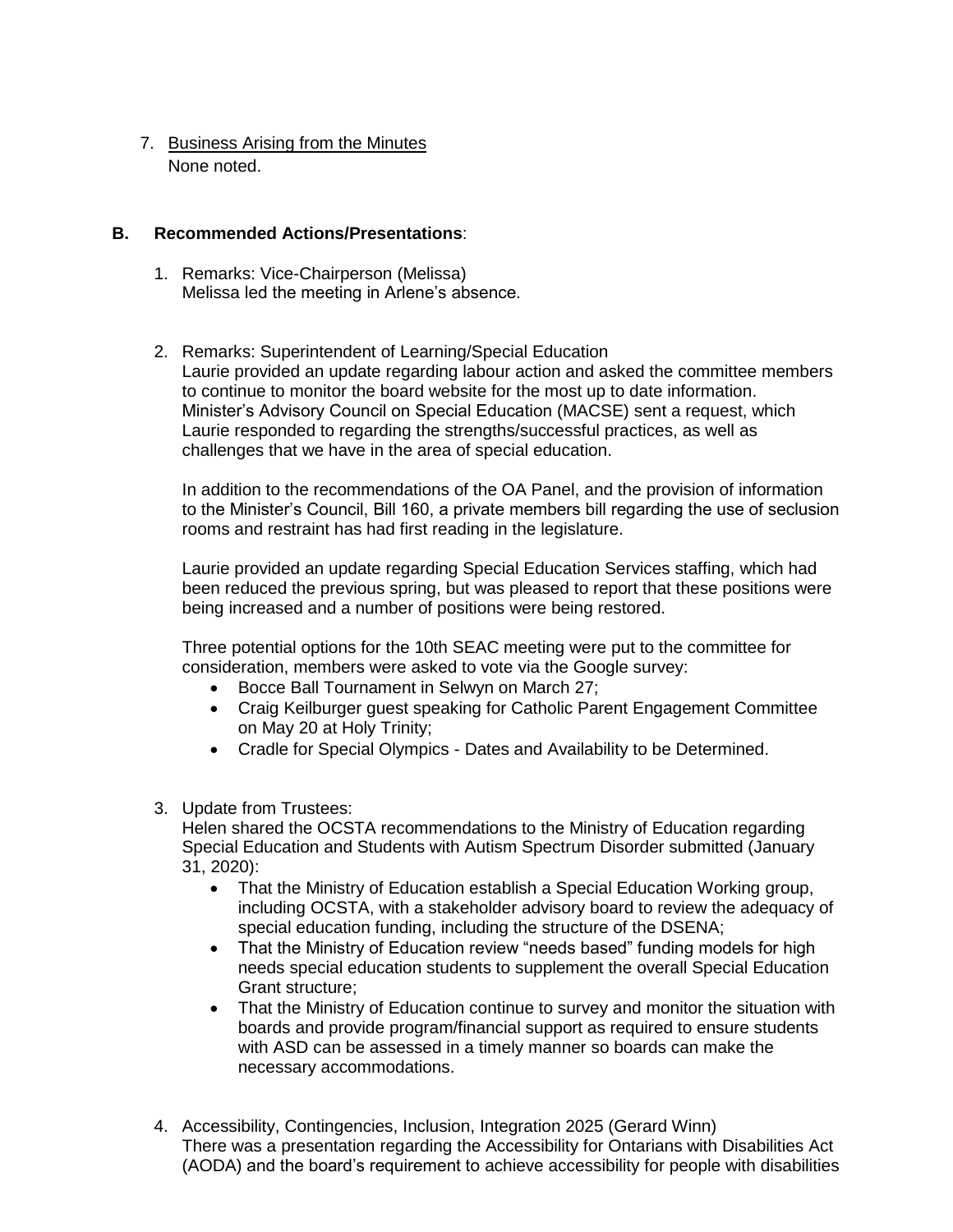by 2025. Gerard provided an update and next steps with respect to the board's progress and compliance with this requirement.

# **C. Discussion Items:**

The committee discussed the key learnings from the presentation and how parents are made aware of this information. The committee was made aware of the next Accessibility for All Committee meeting date and the opportunity for a SEAC representative to participate on this committee.

### **D. Information Items:**

1. Reports from SEAC members:

# **Arlene Godby**

# **Autism Ontario - Peterborough Chapter**

- Live Webinar regarding Family Rights and Obligations When Purchasing Supports on March 5 (See A1 attached).
- Family Night for families with children with ASD on February 25 (See A2 attached).

#### **Kelly Smigielski**

## **Grandview Children's Centre**

- February 27 is Celebrity Server night at Boston Pizza at 951 Taunton Road E Oshawa. All proceeds to Grandview Kids.
- Tulip, the therapy pony is back at Grandview Oshawa, helping kids cope during difficult times.
- Grandview is seeking a Systems Support Specialist, see employment section for more details.
- Other employment opportunities include Summer Camp Staff, Physiotherapist and OT.

# **E. Old Business:**

# **F. New Business:**

# **G. Next Meeting:**

Thursday, March 26, 2020 6:30 – 8:00 p.m. Boardroom, Catholic Education Centre Agenda: Program Updates (Special Education & LSS) & Section 23 (Gerard Winn) Opening / closing prayer - Laurie

# **Future Meetings & Presentation Topic**:

April 16, 2020 Math, Math & DLD, EQAO May 21, 2020 Transition Elementary to Secondary; Secondary to Community June 18, 2020 Budget & Spec. Ed. Staffing, Special Education Plan Review Tour/PD To be determined